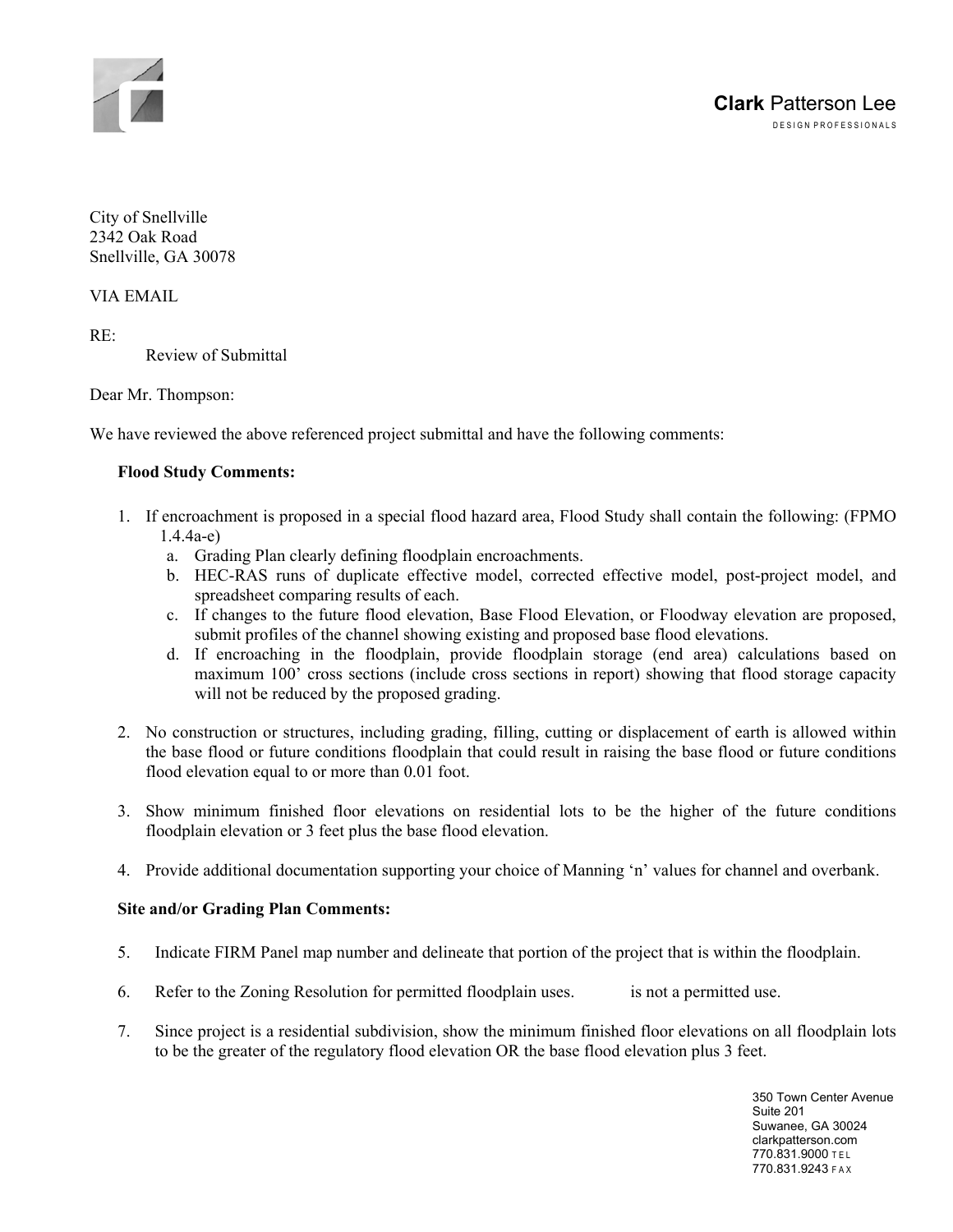

- 8. Number all pipes and structures on plan.
- 9. Number all open channels on plan.
- 10. Provide transition channels from inlet and outlet ends of all pipes to natural drainage swales.
- 11. Indicate source of topography and the reference datum
- 12. Boundary lines must be expressed to 1/100 foot and nearest second.
- 13. Show all driveways and rights-of-way on the same side of the street and on the opposite side of the street adjacent to the project. Show the centerline to centerline offset. Refer to Article 9.7.5 of the Development Regulations. If no driveways exist, note as such on the plans.
- 14. Sight distance (vertical and/or horizontal) at the proposed driveway is not shown and/or insufficient information is given on plans to review for adequate sight distance. The engineer should certify, in writing, that adequate horizontal and vertical sight distance exists in accordance with the provisions contained in Section 9.7.4 of the Development Regulations. Sight distance may be certified by a signed and sealed statement on the plat or a certification, signed and sealed, on letterhead. Statement must be specific to the project.
- 15. Driveway on is unacceptable as shown.
- 16. Provide apron and curb detail for entrances. Apron must conform to Gwinnett County Standard Drawing # 313.
- 17. Provide complete details of retaining walls, including all wall envelopes. Retaining walls not conforming to the Gwinnett County Standard shall be designed, signed and sealed by a professional engineer.
- 18. Gwinnett County retaining wall standard design not applicable to detention pond walls. Provide design by a professional engineer.
- 19. Show typical paving section for parking areas and drives. Minimum section shall be 4" GAB and 2" E or F.
- 20. Street design exceeds maximum cul-de-sac length of 2000 feet.
- 21. Street design exceeds maximum stub street length. Provide permanent cul-de-sac or alternate design.
- 22. Show cul-de-sac right-of-way and pavement radii, and cul-de-sac slope. Cul-de-sacs shall not exceed a 6% slope.
- 23. Show all roadway grades and vertical curves. Add note: "**12% to 15% street grades require an "As Graded" survey before installation of the curb."**
- 24. Provide topography at minimum 2' contour intervals. (DR 8.1.2)
- 25. Show drainage easement on pipes consistent with table 7-A of the Development Regulations. (DR 7.4.2)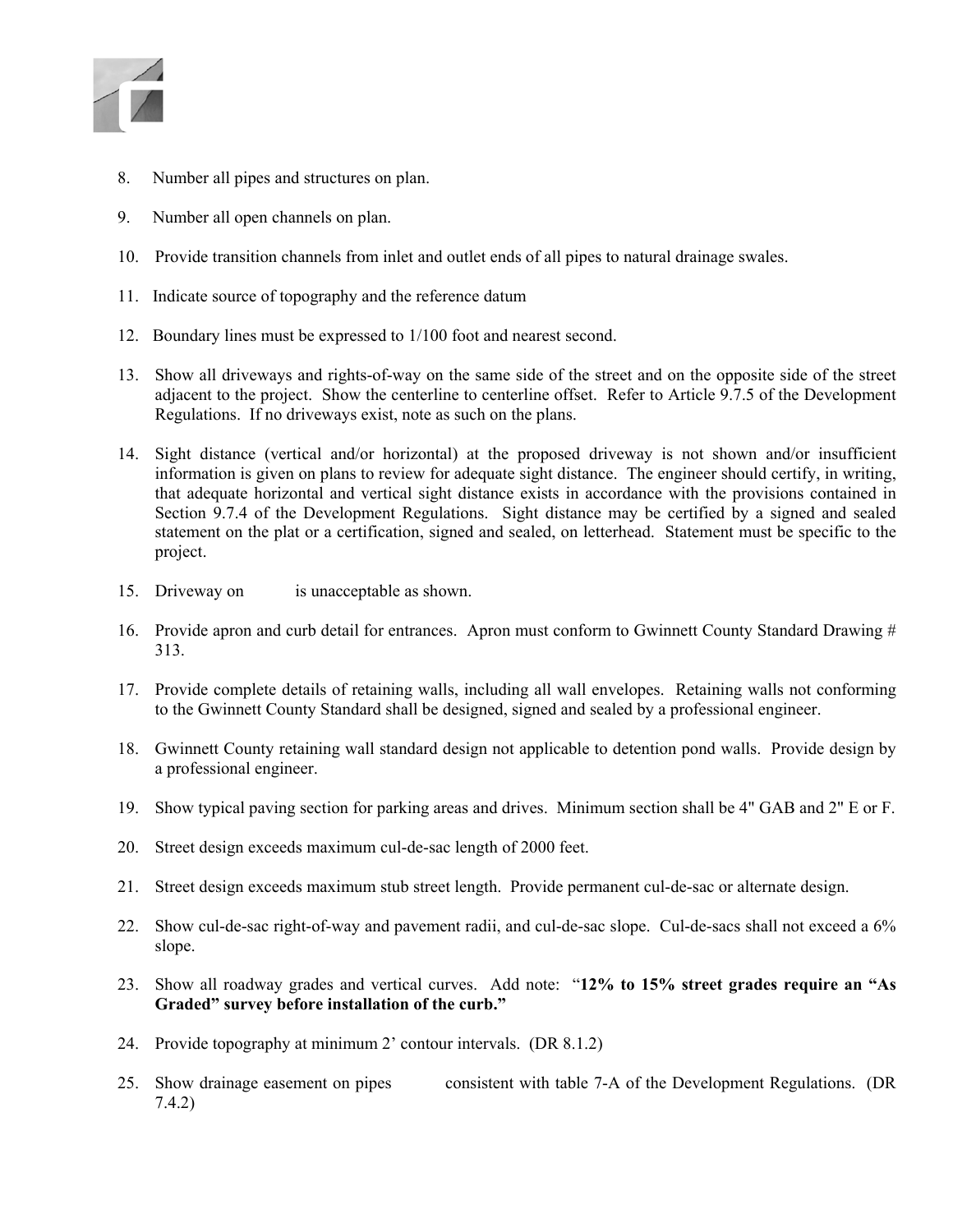

- 26. Provide easement agreement for offsite work, common use of driveways, and work in utility easements.
- 27. Show 100-year floodplain contour, elevation and floodway limits and indicate information source. (DR 10.2.5l)
- 28. Provide floodplain lot chart indicating lot square footage and area inside and outside the 100 year floodplain. (DR 10.2.5l)
- 29. Provide the following notes on the plan: (DR 10.6.9)

**NOTE: CITY OF SNELLVILLE ASSUMES NO RESPONSIBILITY FOR OVERFLOW OR EROSION OF NATURAL OR ARTIFICIAL DRAINS BEYOND THE EXTENT OF THE STREET RIGHT-OF-WAY, OR FOR THE EXTENTION OF CULVERTS BEYOND THE POINT SHOWN ON THE APPROVED AND RECORDED PLAN. THE CITY OF SNELLVILLE DOES NOT ASSUME THE RESPONSIBILITY FOR THE MAINTENANCE OF PIPES IN DRAINAGE EASEMENTS BEYOND THE CITY RIGHT-OF-WAY.** 

**NOTE: STREAM BUFFER EASEMENTS ARE TO REMAIN IN A NATURAL AND UNDISTURBED CONDITION.** 

**NOTE: STRUCTURES ARE NOT ALLOWED IN DRAINAGE EASEMENTS.** 

**MAXIMUM CUT OR FILL SLOPES IS 2H:1V**

**APPROVAL OF THESE PLANS DOES NOT RELIEVE THE OWNER, DEVELOPER, AND/OR CONTRACTOR FROM COMPLYING WITH ALL APPLICABLE RULES, REGULATIONS, AND ORDINANCES.** 

- 30. Show finished floor elevation of building on plan. (FPMO 1.5.1c)
- 31. Storm sewer pipe must extend at least 50 feet past the front building setback line. (DR 8.3.8b)
- 32. Provide note on plan: **DETENTION POND, DETENTION OUTLET STRUCTURES AND TEMPORARY SEDIMENT POND FEATURES ARE TO BE CONSTRUCTED AND FULLY OPERATIONAL PRIOR TO ANY OTHER CONSTRUCTION OR GRADING.**
- 33. Provide note on plan: **DEVELOPER TO CLEAN OUT ACCUMULATED SILT IN DETENTION POND AT END OF CONSTRUCTION WHEN DISTURBED AREAS HAVE BEEN STABILIZED.**
- 34. Add note on plan: **PROVIDE DETENTION POND POST-CONSTRUCTION (RECORD) DRAWINGS WITH THE SUBMITTAL OF THE FINAL PLAT OR ONE WEEK PRIOR TO REQUESTING A CERTIFICATE OF OCCUPANCY SO THAT THE POST-CONSTRUCTION CONDITIONS MAY BE VERIFIED AND APPROVED. CERTIFIED RECORD DRAWINGS SHALL INCLUDE TOPO OF POND AND OUTLET STRUCTURE DETAIL USING POST-CONSTRUCTION SURVEY DATA. USING RECORD DRAWINGS, PROVIDE A CERTIFIED HYDROLOGY REPORT VERIFYING POND VOLUMES AND PEAK OUTFLOWS FROM**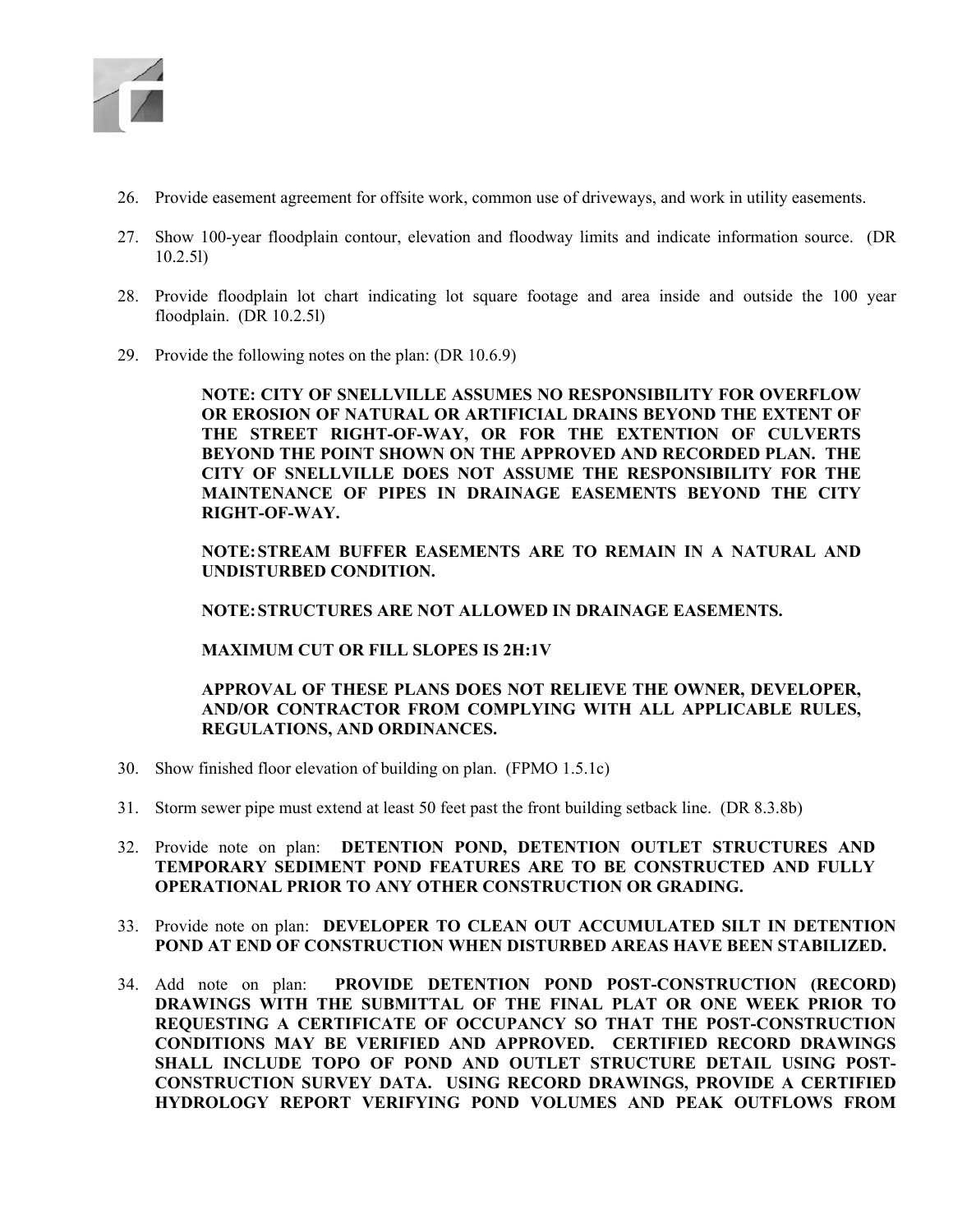

### **REGULATED STORM EVENTS.**

- 35. Provide a 10-foot drainage easement around detention pond outside the 100-year ponding limit. Provide a cleared 20-foot access easement to detention pond for commercial projects, and a 30-foot access easement for residential projects. Pond walls, toe of slope can be no closer than 10 feet to adjoining property line. (DR 8.2.5 a&b)
- 36. Provide the following note with an arrow pointing to the access easement: **ACCESS EASEMENT TO BE CLEARED AND GRUBBED.**
- 37. Within the access easement, a 15-foot wide road shall be graded at a maximum 20% grade to provide access to the facility. Show grading on plans. The road shall be grassed or paved. The road shall extend to the bottom of the pond when the pond is greater than 10 feet deep or 50 feet wide.
- 38. Show the detention pond 100-year ponding contour and elevation on plan.
- 39. Detention pond must be located on a parcel owned by a property owner's association. (DR 8.2.4h)
- 40. Discharge pipe must be no closer than six times its diameter to an adjoining property line. (DR 9.9.3a)
- 41. Minimum top width of detention pond, earthen dam must be 8'-0". (DR 9.8.2d(5))
- 42. Provide additional spot elevations in paved area to clarify drainage and ADA accessibility at the handicap parking spaces.
- 43. Show grading associated with widened section. All shoulders to extend to right-of-way. Extend storm sewer cross drains, as necessary.
- 44. Provide flume and riprap at end of widened section. Provide flume detail.

#### **Pipe & Open Channel Profile Sheet Comments:**

- 45. All pipes within drainage easements or right-of-way are to be reinforced concrete pipe. Aluminized steel coated, aluminum alloy, polyethylene pipe, galvanized CMP and bituminous-coated CMP are not authorized. (DR 8.3.2).
- 46. If using HDPE pipe, add following note to plans: **HDPE pipe shall conform to the requirements of AASHTO M-294 and AASHTO MP7, Type S & D. Connections shall use a rubber gasket which conforms to ASTM F-477. Installation shall be in accordance with ASTM Recommended Practice D-2321, AASHTO Section 30, or with Section 550 of the Georgia DOT Standard Specifications, Construction of Roads Bridges.**
- 47. If using Aluminum coated Type 2 steel pipe or aluminum alloy pipe, add following note to plans: **All aluminum coated Type 2 steel pipe or aluminum alloy pipe, which will carry a live stream, shall have paved inverts in accordance with AASHTO M-190, type C, except that the pipe need not be fully coated. Installation shall be in accordance with Section 550 of the Georgia DOT Standard Specifications, Construction of Roads and Bridges.**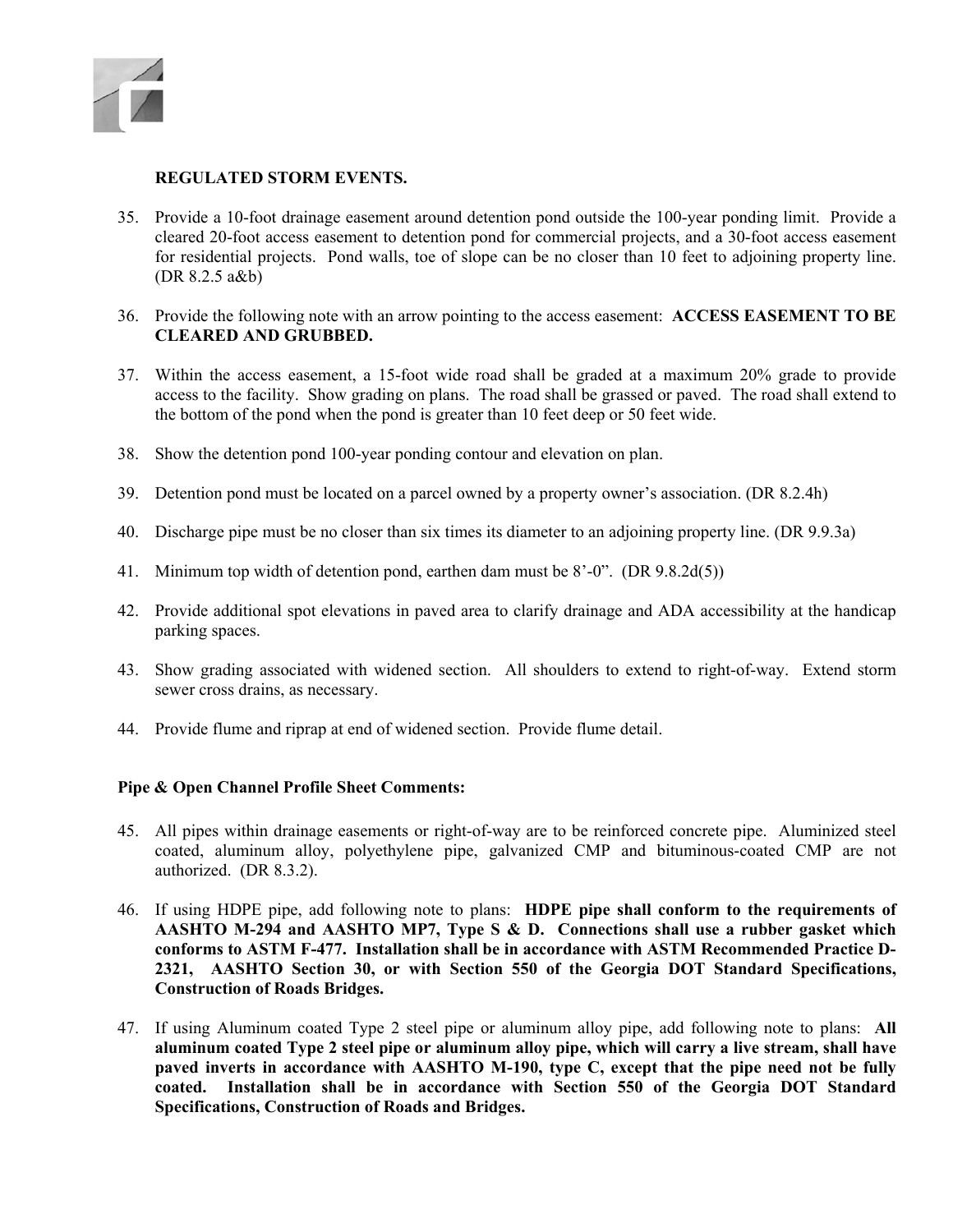

- 48. If using RCP pipe, add following note to plans: **All RCP pipe joints shall be bell & spigot type with a rubber gasket conforming to ASTM C-443. The pipe shall be manufactured in accordance with AASHTO M-170 and/or ASTM C-76. Class of pipe and wall thickness shall be in accordance with 1030-D, Georgia DOT specification, Table No. 1. Installation shall be in accordance with Section 550 of the Georgia DOT Standard Specifications, Construction of Roads and Bridges.**
- 49. All pipes carrying a live stream must have paved inverts. (DR 8.3.7)
- 50. Provide pipe profiles. Show existing and proposed contours, pipe lengths, slopes, inverts, and 25 year hydraulic grade lines. (DR 10.2.7c)
- 51. Provide channel profiles. Show existing and proposed contours, channel lengths, 25-year normal flow depth and slopes. Minimum freeboard to be 20% of the flow depth. (DR 8.4.1b)
- 52. 25 year hydraulic grade line must be at least 1 foot below the gutter line or top of grate. (DR 8.3.5a)
- 53. Specify gage and corrugation for all pipes. Refer to sheet 701 of the standard drawings. (DR 8.3.7(2))
- 54. Minimum pipe size shall be 15" diameter for public piped collection systems. Refer to pipe # . (DR 8.3.5d)
- 55. Minimum culvert size shall be 18" diameter. (DR 8.3.4c)
- 56. Channel velocities for the fully developed 25 year flow shall not exceed the non-erosive velocity as shown in 5.2.3 of the *Gwinnett County Storm Water Design Manual*. (DR 8.3.6a)
- 57. Bed storm drain pipes Using Gwinnett County Standard Detail 710: *Standard Pipe Bedding Details*
- 58. Velocity in pipes may not exceed 15 fps.
- 59. Slope of ACMP or HDPE pipe may not exceed 14%. (DR 9.9.2c)
- 60. Slope of RCP pipe may not exceed 10%. (DR 9.9.2c)
- 61. Show minimum ground cover of 1'-0" for pipes.
- 62. Specify Gwinnett County detail number 611, manhole casting non-traffic areas, for all non-traffic bearing manholes. Include detail on plans. Material suppliers include East Jordan Iron Works and US Foundry.
- 63. Use anchor collars on pipes exceeding 10% slope. (DR 9.9.2c)
- 64. Show 100-year ponding limits above pipes. (DR 8.3.4b)
- 65. Show 100-year hydraulic grade line in all culverts. (DR 8.2.3j)
- 66. Provide transition channel profiles from inlet and outlet ends of all pipes to natural drainage swales. (DR 8.4.1b)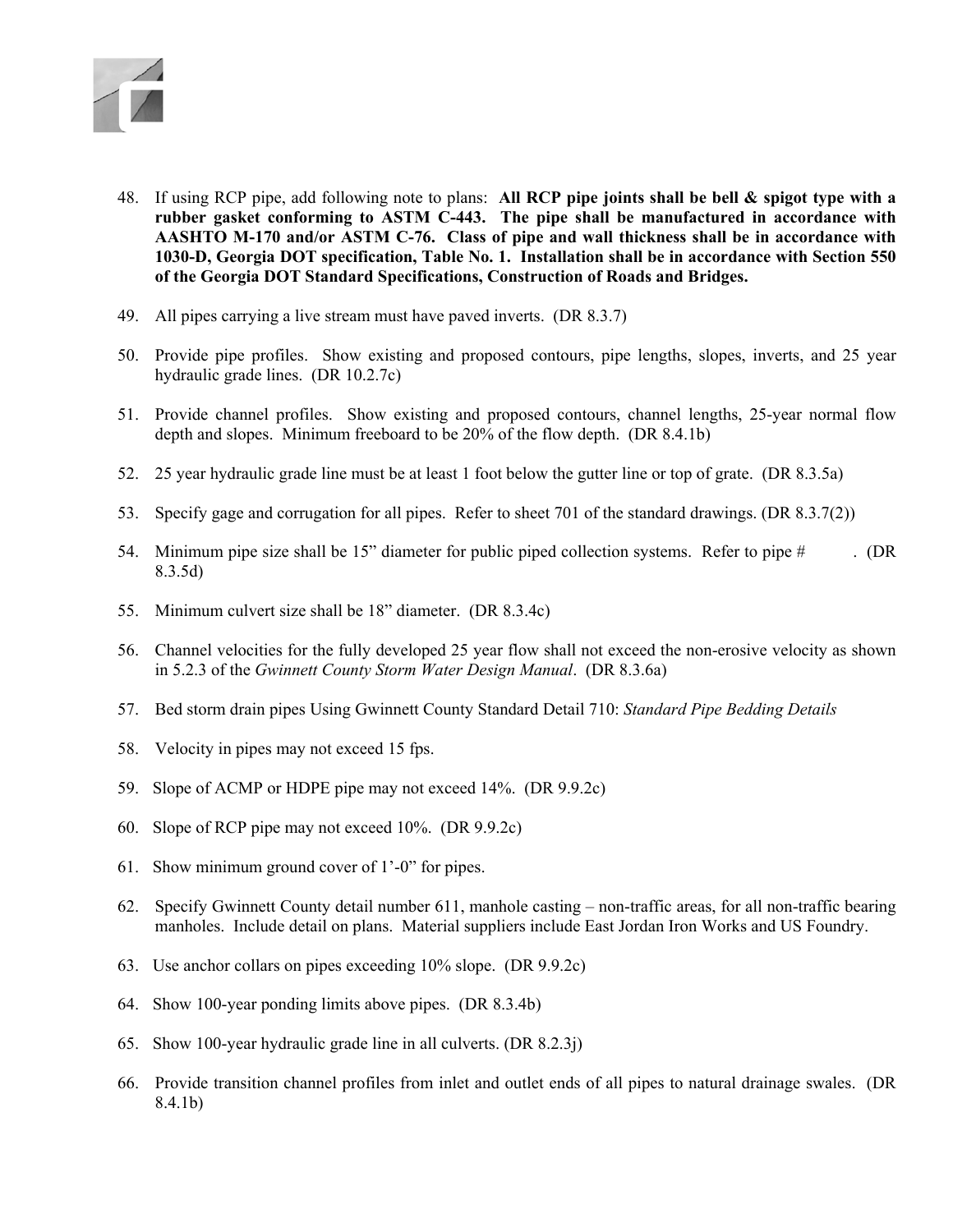

- 67. Provide complete pipe chart indicating the following: (DR 10.6.7c2)
	- a. Pipe numbers
	- b. Pipe size
	- c. Pipe length
	- d. Pipe slope
	- e. Contributing drainage area
	- f. Design discharge ( $Q_{25}$  for piped drainage;  $Q_{100}$  for culverts)
	- g. Design storm frequency (25 year for piped drainage; 100 year for culverts)
	- h. Runoff coefficient (per future land use plan and assuming no detention DR 8.3.4a)
	- i. Pipe material/coating
	- j. Velocity ( $V_{25}$  may not exceed non-erosive velocity at outlet headwall)
- 68. Provide complete channel chart indicating the following: (DR 10.6.7c2)
	- a. Open channel numbers
	- b. Contributing drainage area
	- c. Runoff coefficient (per future land use plan and assuming no detention DR 8.3.4a)
	- d. Conveyance size
	- e. Lining material (riprap, vegetative, etc. see SWDM)
	- f. Channel length
	- g. Channel slope (for min and max values see SWDM)
	- h. Velocity ( $V_{25}$  may not exceed non-erosive velocity DR 8.3.6a)
	- i. Design storm frequency (25 year)
	- j. Design discharge (25 year)
	- k. Normal flow depth (25 year)

#### **Erosion Control Notes Comments:**

69. Provide note on erosion control plan: (ESCO 5.3.2f)

## **THE ESCAPE OF SEDIMENT FROM THE SITE SHALL BE PREVENTED BY THE INSTALLATION OF EROSION AND SEDIMENTATION CONTROL MEASURES AND PRACTICES SHALL PRIOR TO OR CONCURRENT WITH LAND DISTURBING ACTIVITIES.**

70. Provide note on erosion control plan: (ESCO 5.3.2j)

**EROSION AND SEDIMENTATION CONTROL MEASURES AND PRACTICES SHALL BE MAINTAINED AT ALL TIMES. IF FULL IMPLEMENTATION OF THE APPROVED PLAN DOES NOT PROVIDE FOR EFFECTIVE EROSION CONTROL, ADDITIONAL EROSION AND SEDIMENT CONTROL MEASURES SHALL BE IMPLEMENTED TO CONTROL OR TREAT THE SEDIMENT SOURCE. ADDITIONAL EROSION AND SEDIMENTATION CONTROL MEASURES AND PRACTICES SHALL BE INSTALLED IF DEEMED NECESSARY BY ON-SITE INSPECTION.** 

71. Provide note on erosion control plan: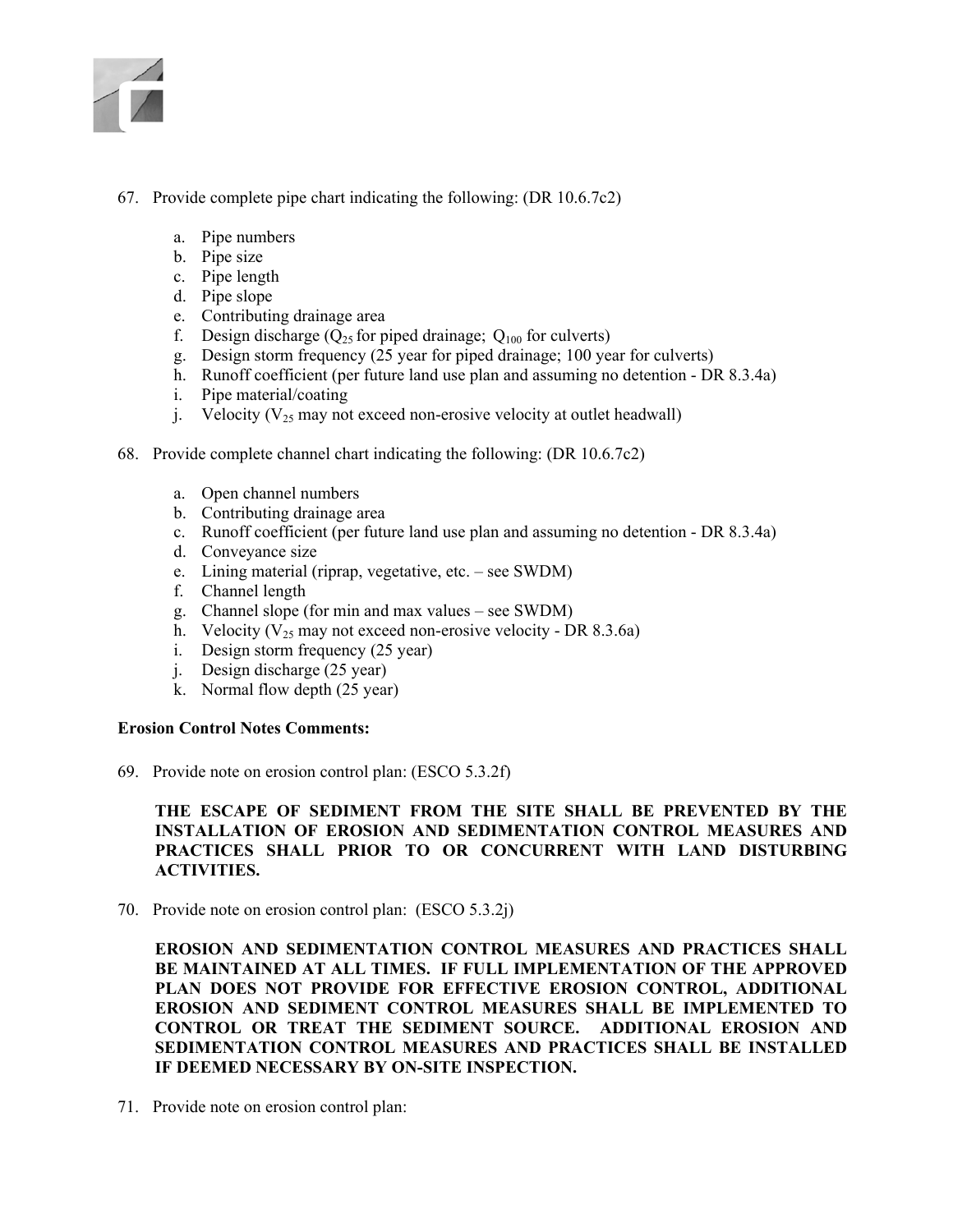

l

# **SEDIMENT STORAGE MAINTENANCE INDICATORS MUST BE INSTALLED IN SEDIMENT STORAGE STRUCTURES, INDICATING THE 1/3 FULL VOLUME.**

72. Provide note on erosion control plan: (ESCO 5.3.4)

**MAINTENANCE OF ALL SOIL EROSION AND SEDIMENTATION CONTROL MEASURES AND PRACTICES, WHETHER TEMPORARY OR PERMANENT SHALL BE AT ALL TIMES THE RESPONSIBILITY OF THE PROPERTY OWNER.** 

73. Provide note on erosion control plan:

**THE SOIL EROSION AND SEDIMENT CONTROL ORDINANCE REQUIRES THAT A 25 FOOT BUFFER ADJACENT TO ALL STATE WATERS BE MAINTAINED (ARTICLE 4 SECTION 4.3 PARAGRAPH 15). AN EXCEPTION IS GRANTED TO HOMEOWNERS WHO PERFORM MINOR LAND DISTURBING ACTIVITIES SUCH AS HOME LANDSCAPING, HOME GARDENS, REPAIRS AND MAINTENANCE WORK (ARTICLE 3, SECTION 3.1, PARAGRAPH 3).** 

## **Erosion Control Plan Comments<sup>1</sup> :**

- 74. Show Graphic scale and north arrow on each sheet.
- 75. Show existing and proposed contour lines with contour lines drawn at an interval in accordance with the following:

|                       |                  | Contour interval |
|-----------------------|------------------|------------------|
| Map Scale             | Ground slope     |                  |
|                       | Flat: $0-2\%$    | $0.5$ or $1$     |
| $1"=100'$ , or larger | Rolling: $2-8\%$ | 1 or 2           |
|                       | Steep: $8\%+$    | 2, 5, or 10      |

- 76. Delineate and list acreage of contributing drainage basins on the project site.
- 77. Delineate on-site wetlands and all state waters located on and within 200 feet of the project site.
- 78. Delineate 25-foot undisturbed buffers on state waters. Clearly note and delineate all areas of impact.
- 79. Obtain a variance from EPD for encroachment into the state waters buffer.
- 80. Obtain a variance from the City for encroachment into the 75'/50' City stream buffer.

*<sup>1</sup> (duplicate of GSWCC "EROSION, SEDIMENTATION & POLLUTION CONTROL PLAN CHECKLIST for COMMON DEVELOPMENTS" last revised July 2007)*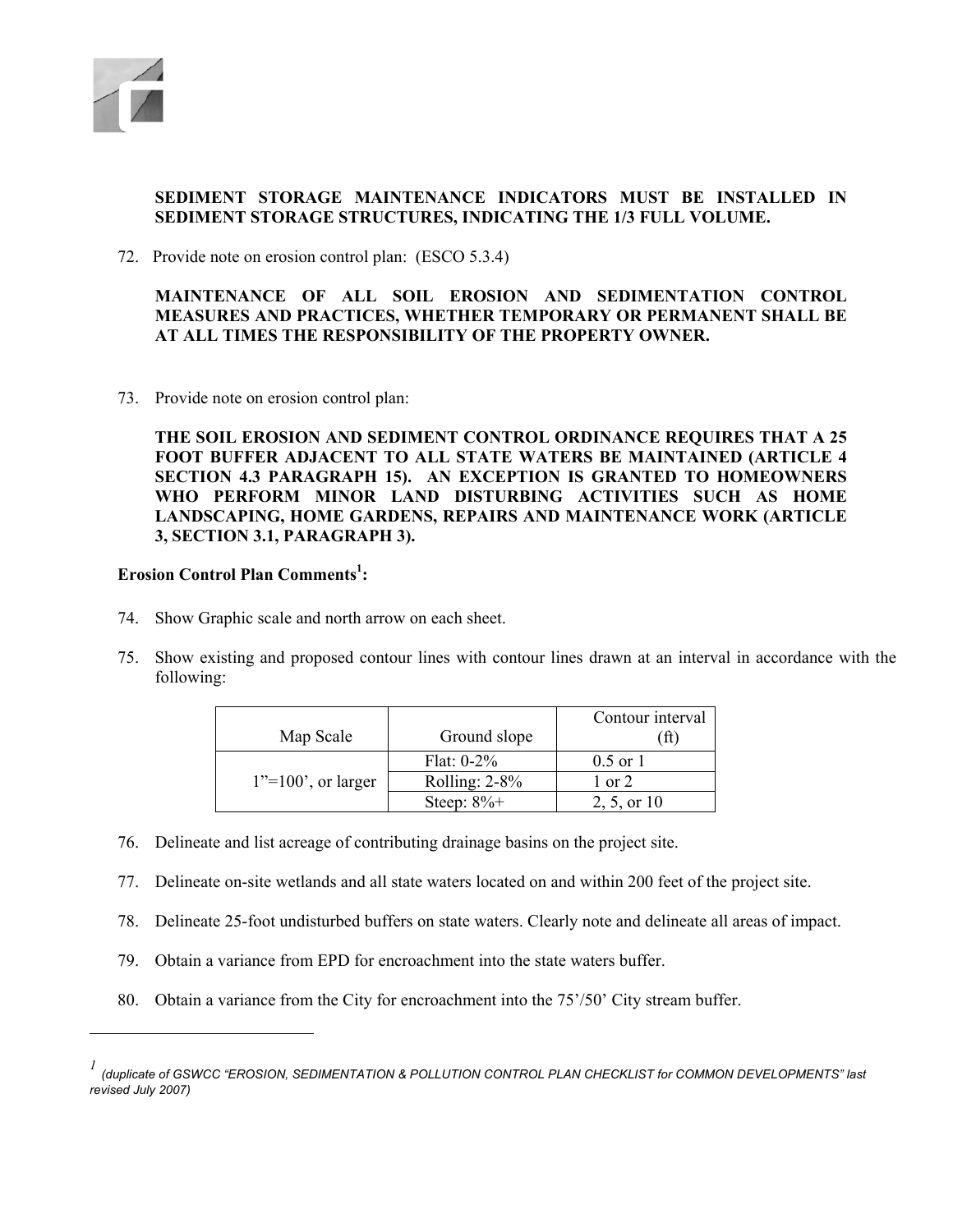

- 81. Show soil series and their delineation.
- 82. Show all revision and drawing creation dates.
- 83. Delineate Limits of Disturbance for each phase of construction.
- 84. The qualified design professional must sign, seal and list GSWCC Level II certification number on all Erosion, Sedimentation and Pollution Control plans
- 85. Show storm-drain pipe and weir velocities and appropriate outlet protection to accommodate discharges without erosion.
- 86. Provide a minimum of 67 cubic yards of sediment storage per acre drained using a temporary sediment basin, retrofitted detention pond, and/or excavated inlet sediment traps for each common drainage location. Sediment storage volume must be in place prior to and during all land disturbance activities until final stabilization of the site has been achieved. A written rationale explaining the decision not to use a sediment basin must be included in the plan for each common drainage location in which a sediment basin is not provided.
- 87. Location of Best Management Practices that are consistent with and no less stringent than the Manual for Erosion and Sediment Control in Georgia. Phase plan into initial sediment storage and perimeter control BMP's, intermediate grading and drainage BMP's and final BMP's. Use uniform coding symbols from the Manual, Chapter 6, with legend.
- 88. Show Name and phone number of 24-hour local contact responsible for erosion, sedimentation and pollution controls.
- 89. List Best Management Practices to minimize off-site vehicle tracking of sediments and the generation of dust.
- 90. Delineate sampling locations, perennial and intermittent streams and other water bodies into which storm water is discharged.
- 91. Identify/Delineate all storm water discharge points.
- 92. Provide hydrology study and maps of drainage basins for both the pre- and post-developed conditions.
- 93. Provide vicinity map showing site's relation to surrounding areas. Include designation of specific phase, if necessary.
- 94. Identify the project receiving waters and describe all adjacent areas including streams, lakes, residential areas, wetlands, etc. which may be affected.
- 95. Plan must address BMP's for all phases of common development including individual building lots and outparcels, etc. regardless of who owns or operates the individual sites. Include a typical and any situational lots as applicable.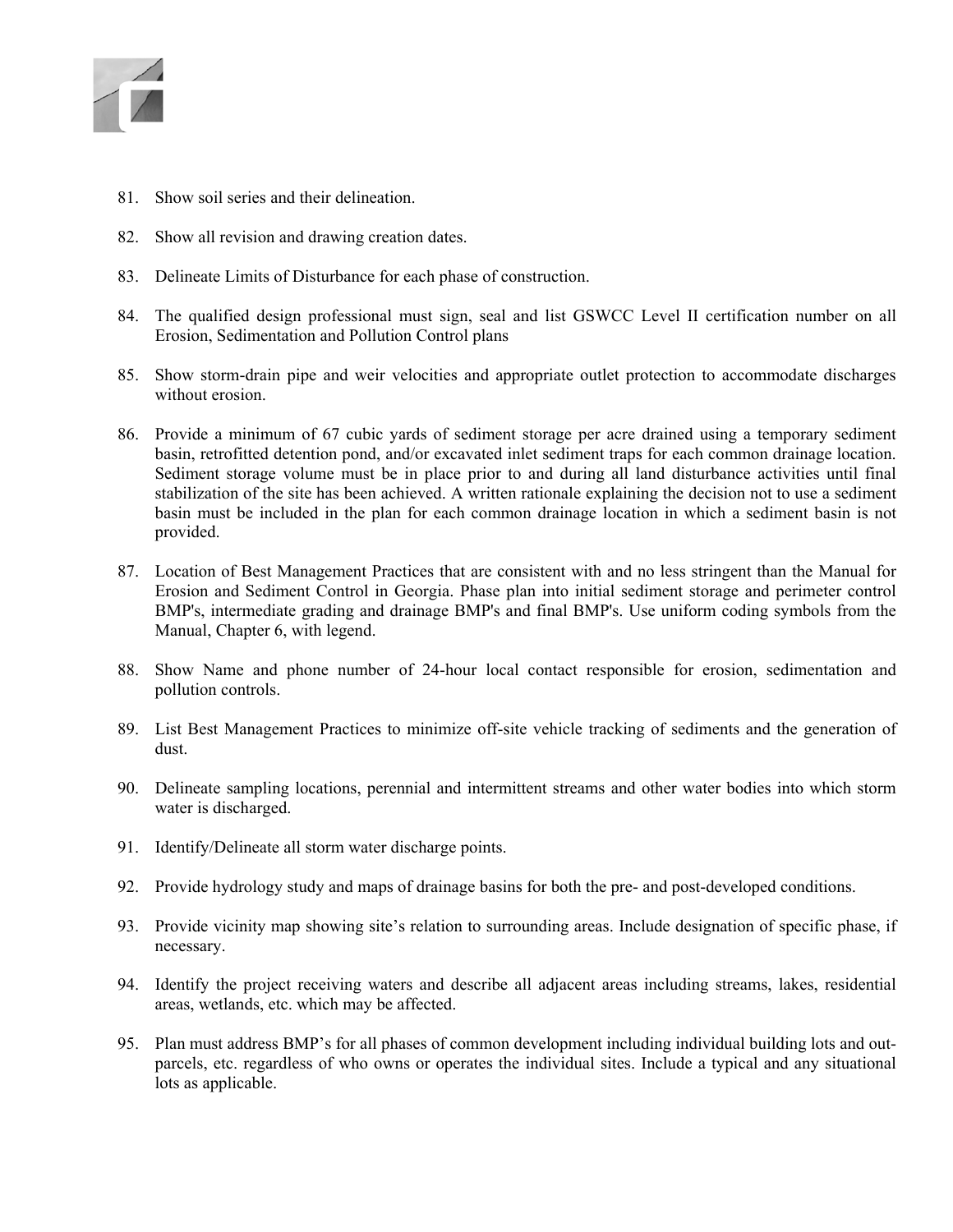

- 96. Design professional's certification statement and signature that the permittee's ES&PC Plan provides for an appropriate and comprehensive system of BMP's and sampling to meet permit requirements as stated on page 15 of permit.
- 97. Design professional's certification statement and signature that the site was visited prior to development of the ES&PC Plan.
- 98. Indication that non-exempt activities shall not be conducted within the 25 or 50-foot undisturbed stream buffers as measured from the point of wrested vegetation without first acquiring the necessary variances and permits.
- 99. Plan must describe practices used to reduce the pollutants in storm water discharges.
- 100. Indicate that the applicable portion of ES&PC Plan is to be provided to each secondary permittee prior to the secondary conducting any construction activity and that each secondary shall sign the Plan or portion of the Plan applicable to their site. List the names and addresses of all secondary permittees.
- 101. Indicate that the design professional who prepared the ES&PC Plan is to inspect the installation of BMP's within 7 days after initial construction activity begins.
- 102. Include certification and signature in accordance with section V.G.d. of the permit.
- 103. Indicate that amendments/revisions to the ES&PC Plan which have a significant effect on BMP's with a hydraulic component must be certified by the design professional.
- 104. Describe the nature of the construction activity.
- 105. Create a chart or timeline of the intended sequence of major activities which disturb soils for the major portions of the site (i.e., initial perimeter and sediment storage BMP's, clearing and grubbing activities, excavation activities, utility activities, temporary and final stabilization).
- 106. Provide an estimate of the runoff coefficient or peak discharge flows of the site prior to and after construction activities are completed.
- 107. Describe the measures that will be installed during the construction process to control pollutants in storm water that will occur after construction operations have been completed.
- 108. Indicate that waste materials shall not be discharged to waters of the State, except as authorized by a Section 404 permit.
- 109. Document that the ES&PC Plan is in compliance with waste disposal, sanitary sewer, or septic tank regulations.
- 110. Add BMP's for the remediation of all petroleum spills and leaks.
- 111. Add details of required inspections and record keeping by the primary permittee, secondary permittees and tertiary permittees.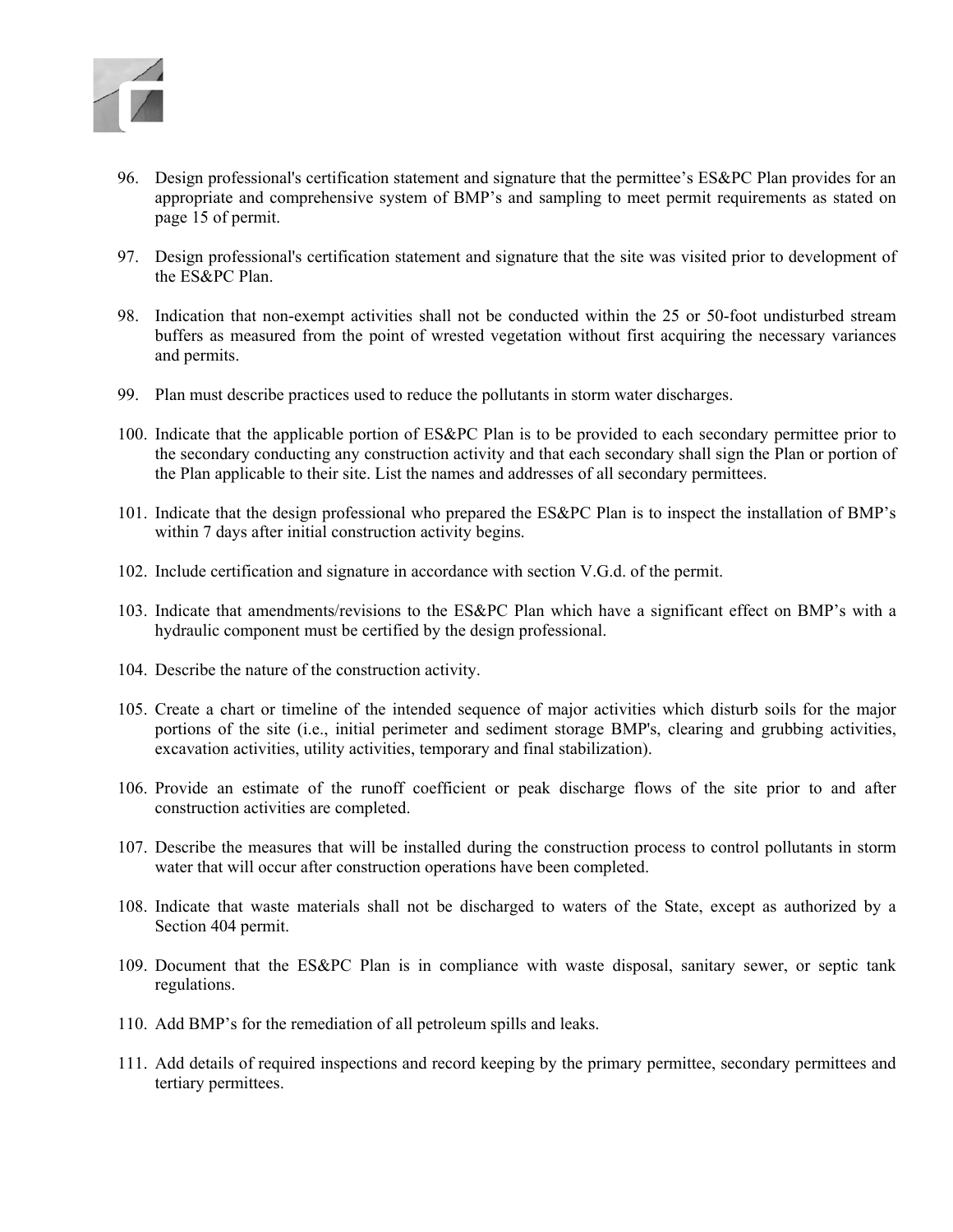

- 112. Describe the analytical methods to be used to collect and analyze the samples from each location.
- 113. Indicate the Appendix B rationale for outfall sampling points where applicable.
- 114. Provide information on sampling frequency and reporting requirements.
- 115. Provide land lot and district numbers for site location. Describe critical areas and any additional measures that will be utilized for these areas.
- 116. Provide name, address and phone number of primary permittee.
- 117. Note total and disturbed acreage (the disturbed area shall be the total estimated disturbed area of the primary and secondary permittees) of the project or phase under construction.
- 118. Cleary note statement in bold letters- **"The escape of sediment from the site shall be prevented by the installation of erosion and sediment control measures and practices prior to, or concurrent with, land disturbing activities."**
- 119. Cleary note maintenance statement in bold letters **"Erosion control measures will be maintained at all times. If full implementation of the approved plan does not provide for effective erosion control, additional erosion and sediment control measures shall be implemented to control or treat the sediment source."**
- 120. Clearly note the statement in bold letters **"Any disturbed area left exposed for a period greater than 14 days shall be stabilized with mulch or temporary seeding."**
- 121. Provide detailed drawings for all structural practices. Specifications must, at a minimum, meet the guidelines set forth in the Manual for Erosion and Sediment Control in Georgia.
- 122. Provide vegetative plan, noting all temporary and permanent vegetative practices. Include species, planting dates and seeding, fertilizer, lime and mulching rates. Vegetative plan shall be site specific for appropriate time of year that seeding will take place and for the appropriate geographic region of Georgia.

#### **Storm Water Management Report Comments:**

- 123. Provide a storm water management report certified by a Professional Engineer for review and comment. (DR 8.2.1a)
- 124. Provide a narrative in the storm water management report explaining the purpose of the report.
- 125. Provide an executive summary of the report's findings, including pre-developed and post developed flow comparisons, energy dissipation summary, times of concentration summary, curve number summary, and gutter spread summary.
- 126. Provide a map showing drainage areas used for pipe design. (DR 8.2.1b)
- 127. Provide a map showing drainage areas for all hydrographs. Preferably county GIS. (DR 8.2.1b)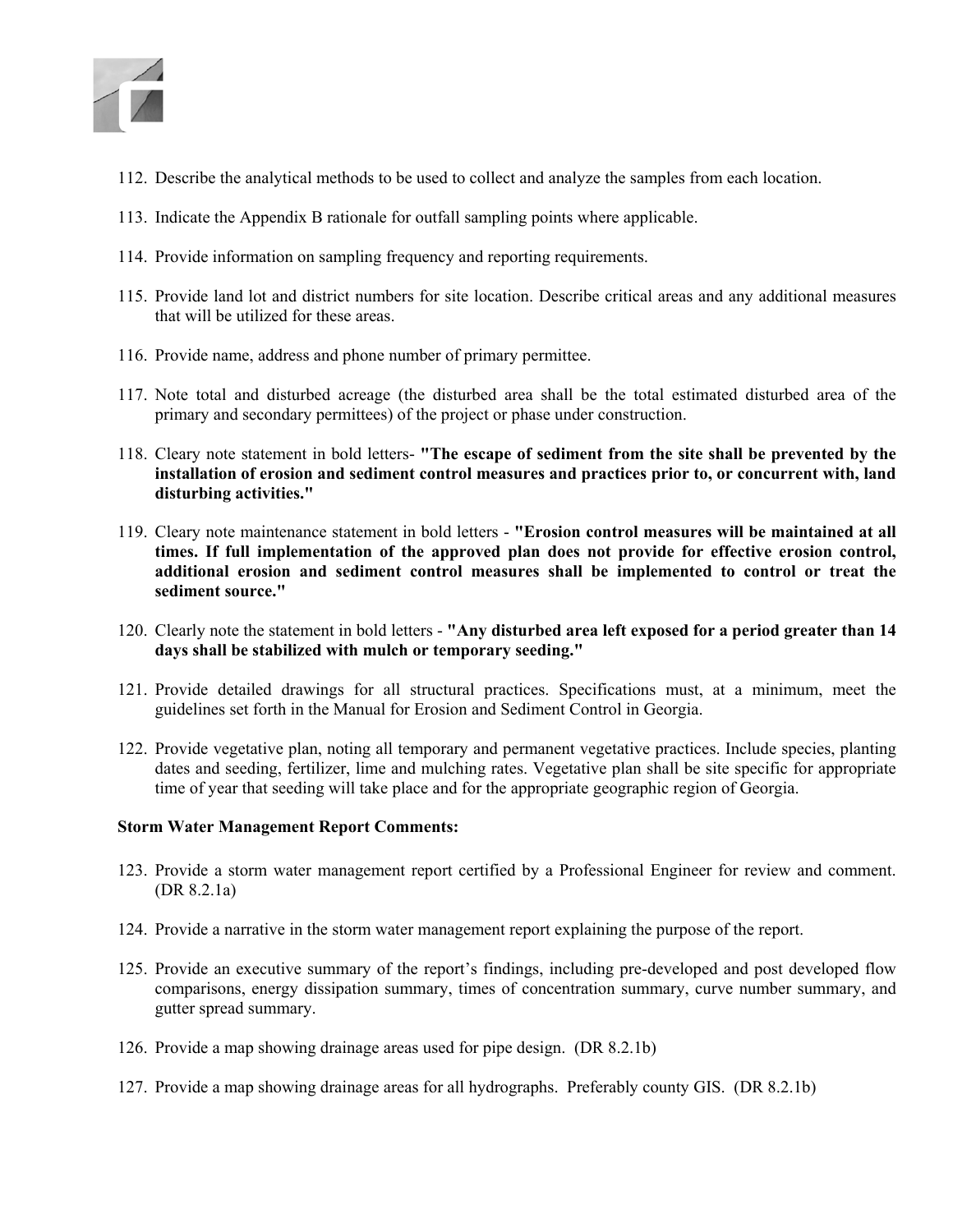

- 128. Provide a map showing all on-site drainage areas, off-site drainage areas, and all pond bypass areas considered in detention calculations. (DR 8.2.1b)
- 129. Provide gutter spread calculations in report. Maximum spread shall be 10', 16' combined from both sides of the street, during 10-year storm event. (DR 8.3.5e)
- 130. Provide calculations verifying the adequacy of existing pipe to carry the proposed discharges. (DR 8.2.1c.1b)
- 131. Provide calculations showing discharge of concentrated flows into the streets do not exceed the flow rates in table 9-G of the Development Regulations. (DR 9.9.5a)
- 132. Provide calculations showing outlet pipe for detention ponds will accommodate 125% of  $Q_{100}$  routed, if no earthen embankment emergency spillway is proposed. (DR 9.8.4b)
- 133. Provide runoff coefficient calculations (for pipe and channel design only) showing offsite upstream areas as fully developed per the current land use plan. Follow the procedures set forth in the *Gwinnett County Storm Water Design Manual.* (DR 8.3.4a & DR 8.4.1h)
- 134. Provide Time of concentration calculations for all hydrographs. Follow the procedures set forth in the *Gwinnett County Storm Water Design Manual.* (DR 8.2.3h)
- 135. Provide Curve Number calculations for both pre-developed and post-developed conditions for all hydrographs. Follow the procedures set forth in the *Gwinnett County Storm Water Design Manual.* (DR 8.2.3h)
- 136. Provide detention pond computer output for the 2, 5, 10, 25 and 100-year storms in basins where detention becomes necessary. (DR 8.2.3i)
- 137. Provide Water Quality BMP calculations. BMP's should be designed using the calculation sheets in Chapter 8, Appendix A of the Storm Water Design Manual. (DR 8.9.1)
- 138. Provide storm water detention in Basin(s) for the 2, 5, 10, and 25-year storms. Route the 100-year storm through the pond so that the earth embankment will not overflow. (DR 8.2.3b)
- 139. The Rational Method may not be used for detention pond design. (DR 8.2.3f & SWDM 2.1)
- 140. Provide an analysis of downstream conditions. Analysis of downstream conditions shall include the following: (DR 8.2.1c)
	- a. Describe in combination with a topographic map, all culverts, obstructions, existing and potential erosion problems, elevations of existing improvements, and existing drainage complaints, between the downstream property line and the 10% point.
	- b. Analyze downstream watercourses and receiving conveyance to ensure channel velocities do not exceed values recommended in the Storm Water Design Manual.
	- c. Analyze existing pipe systems and culverts for compliance with current development regulation design criteria. Culverts should pass  $Q_{100}$ .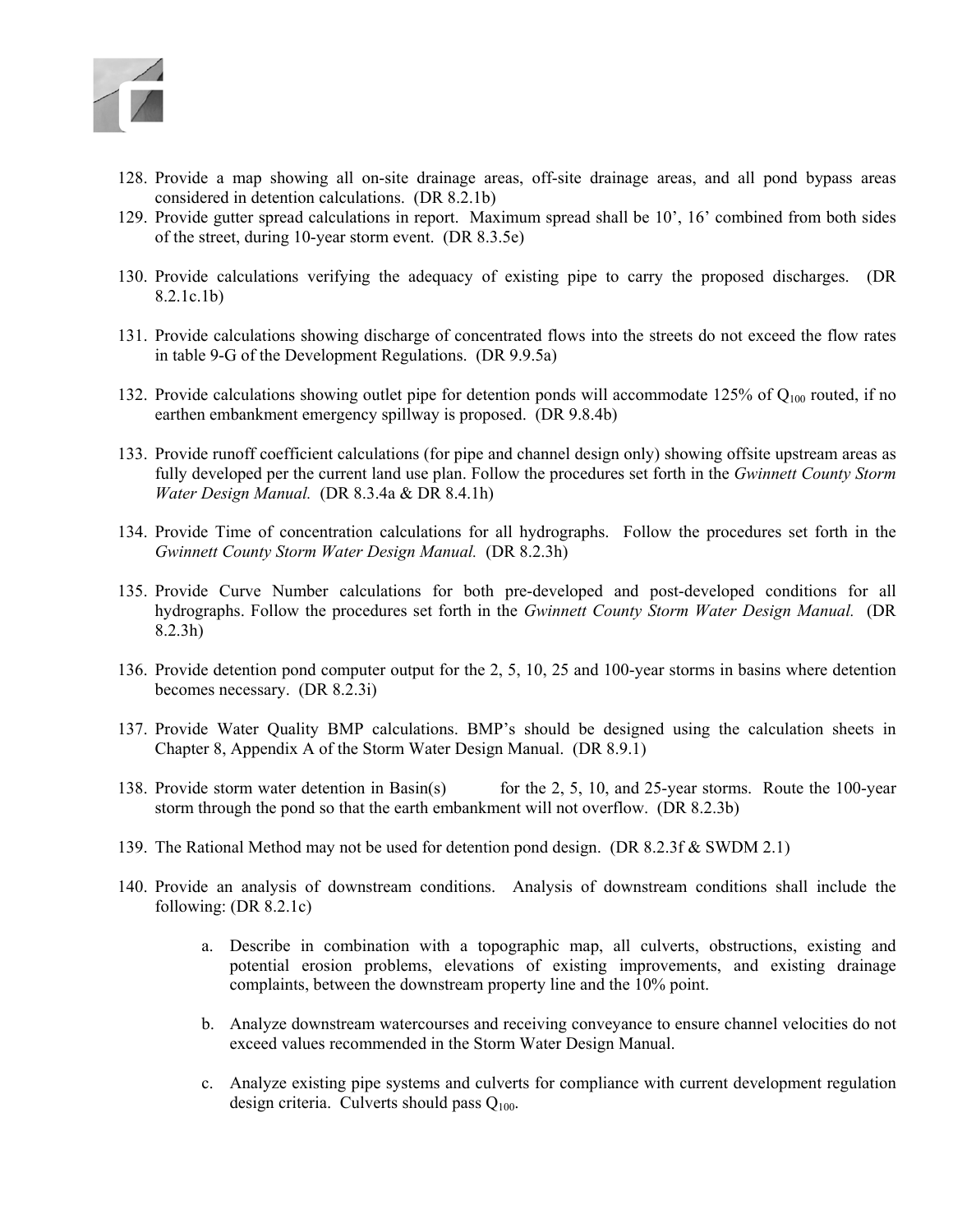

- d. Provide Hydrograph comparisons for the 1, 2, 5, 10, 25, 50 and 100 year storms for both the downstream property line study point and the point where the drainage basin equals 10 times the project area.
- 141. All hydrographs shall be based on a 24-hour storm. (DR 8.2.1c.2c)
- 142. Provide a cross-section of detention pond embankment including outlet pipe, emergency spillway, embankment slopes, minimum embankment top width, outlet control structures, headwalls, and riprap. Verify that minimum 1'-6" freeboard above maximum water surface elevation is provided for earthen dams.
- 143. Provide Energy dissipation calculations/designs for outlet headwalls of pipes and detention ponds.
- 144. No orifices less than 3" in diameter are permitted that are not part of a water quality BMP. A trash rack with a surface area of at least 10 square feet shall protect all orifices less than 15" diameter. Provide detail.
- 145. For the site, use pre-developed CN less than or equal to 55 unless approved by this office.
- 146. Post-developed flows in every basin must be less than or equal to pre-developed flows.
- 147. Inlet and outlets of detention pond should be at opposite ends of the pond to maximize flow length. Baffles or islands may be installed to increase the flow path length and to minimize short-circuiting.
- 148. Provide calculations showing emergency spillway is designed to pass the 100-year storm event and that freeboard for earthen dams is at least 1.5 feet above 100-year ponding elevation and 0.5 feet for non-earthen dams.
- 149. Show calculations for Water Quality Volume ( $WQ_v$ ). Use the equations from page 2-30 of the GCSWDM.
- 150. Show Calculations for Channel Protection Volume. Use the equation from the Gwinnett County SWDM.
- 151. Outlet orifices shall be protected from clogging. Recommend perforated double "Y", surrounded by a 48" perforated 1/2 round (if outlet control structure is flat) or a 48" perforated 3/4 round (if outlet control structure is round). This 48" perforated pipe will then be surrounded by #4 stone or smaller. See standard details.
- 152. Provide a forebay equaling 10% of the water quality volume must be provided for each inlet to the pond. Provide calculations within report and show grading details on plans.
- 153. Treat the runoff from the first one inch of rainfall on the project site as outlined in chapter 8 of the *Gwinnett County Storm Water Design Manual.* An area equivalent to the entire project site must be treated. (DR 8.9.1)
- 154. Off-site runoff that flows to the BMP must be treated along with on-site runoff. Off-site runoff may bypass the BMP. (DR 8.9.1)
- 155. Use the Storm Water Quality Performance Review form to perform the TSS analysis for the project site.